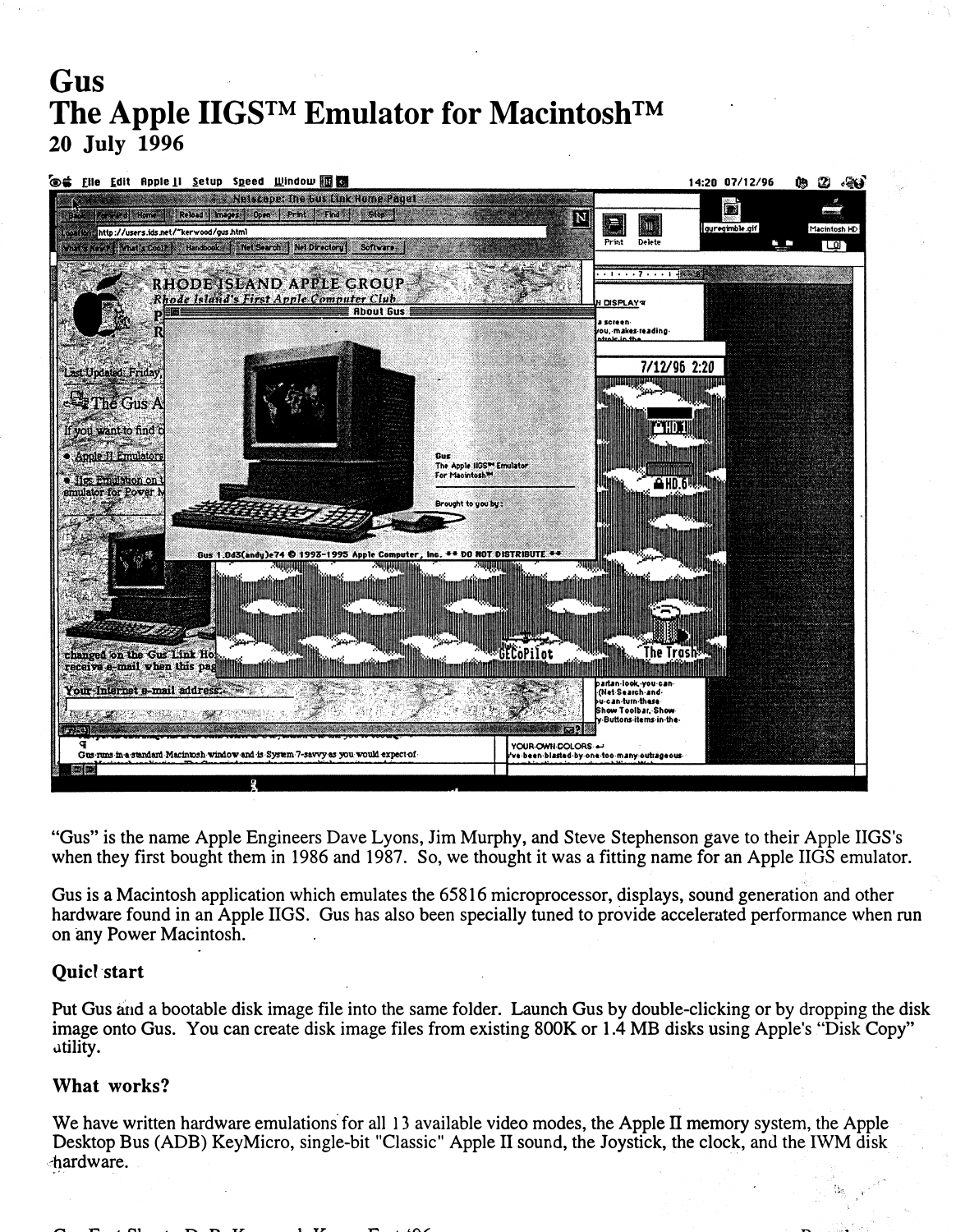We also implement some "patches" to the image of the Apple IIGS ROM 03 image which allows us to do things like boot from an Apple "Disk Copy" disk image. There is also a simple architecture to allow us to accelerate portions of the GS ROM should we find this necessary; we have only needed to accelerate some absolutely key areas, such as IIGS Toolbox dispatching.

As for video modes, we provide: 40 column and 80 column text with all the appropriate background and text colors, Hi-Res in both B&W or Color, Double Hi-Res in both B&W or Color, Lo-Res, Double Lo-Res, Super Hi-Res 320, Super Hi-Res 640, all the "mixed" graphics and text modes, and even Super Hi-Res fill-mode. The color graphics modes for Hi-Res and Double Hi-Res are rendered using color-bleeding and match the output provided by the Apple lie card for the Macintosh LC. Most of the graphics modes perform extremely fast updates; that is, most graphics on Gus are substantially faster than the Apple lle card.

Gus boots from Disk Copy "disk images" or Apple IT Shrinklt-compressed "disk images". Just put the disk image file in the same folder as Gus, launch Gus and you're booting.

Gus runs in a standard Macintosh window and is System 7 -savvy as you would expect of any Macintosh application. The Gus window works across multiple monitors and in any screen depth, although you will get the best performance in 256-color mode with the window entirely on a 256-color screen.

## Apple IIGS Memory Size

The Apple ITGS memory size is determined by the size of the Gus application size. "Get Info" on the Gus application icon and crank it up. You can have up to 14 Megs of RAM in the GS.

## Gus Menu Items

\* Even though menu items have Command-key ( ) equivalents, when Gus is running all keystrokes are routed to the emulator. To use a Command key for a menu item, combine the Command key with the Shift key. For instance, to use the Quit menu item instead of typing Command-Q, you need to type Command-Shift-Q. This was necessary because many Apple II and IIGS programs expect to receive key sequences such as "Command-Q". This is only necessary when the Apple ITGS window is in the front and not paused.

(\*\*\* Note: This is a problem if there are GS applications that need to see Command-Shift- keystrokes. Maybe we will have to provide a configuration dialog to choose what modifier keys allow access to the Macintosh menus. Maybe there is a better (default) modifier combination to use. What do you think? \*\*\*)

## The Gus "File" Menu

#### New Disk Image...

"New Disk Image..." allows you to create an empty disk image file. Radio buttons are used for common disk image sizes, or just type a size you would like to create.

The new disk image is immediately available to the Apple IIgs. If you're in the GS Finder, it will prompt you to format the new disk. (\*\*\*In l.Od2, the new image is completely blank. A future Gus will probably pre-format it as ProDOS unless you hold down the Option key.  $***$ )

Note: 140K disks show up in slot 6 (but there is currently no support for writing to slot 6 disks, so creating a blank one is not too useful). ·

All other sizes show up in slot 5, up to a maximum of 16 devices.

## Open Disk Image...

"Open Disk Image..." allows you to open and mount a new disk image file even if Gus has already started runnin, If Gus has been booted from an empty folder and is idling at the "sliding apple" screen when you open a new disk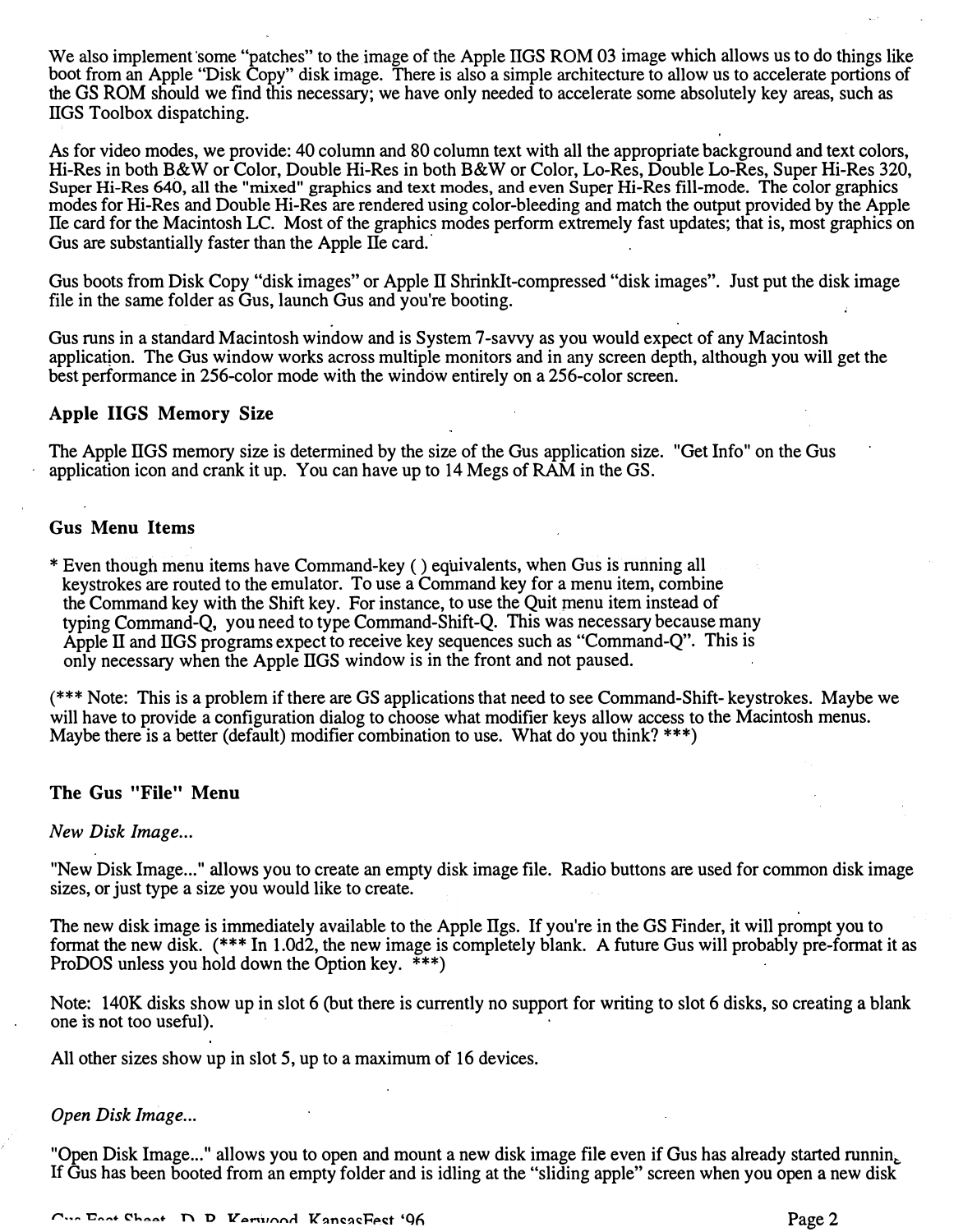image file Gus will attempt to boot from that disk image. If Gus has already been booted the additional disk image will be available in either Slot 6 (140K images) or Slot 5 (all other disk image sizes).

As you might expect, drag & dropping a disk image onto Gus will launch Gus and boot from the disk which was dropped.

If Gus is already running and you drop a disk image onto Gus, it will be added to the list of available disk images. If no disk images have yet been opened by Gus, then Gus attempts to boot from the disk image which was dropped.

Page Setup...

"Page Setup..." shows the standard Page Setup dialog for the currently chosen printer.

Print Window...

"Print Window..." allows you to print the contents of the "Apple IIGS" window.

Quit

Exit Gus. Command-Shift-Q and Command-Option-Q are key equivalents for Quitting Gus.

## The Gus "Edit" Menu

Copy

"Copy" copies the contents of the current Apple IIGS screen onto the Macintosh clipboard. If a graphics mode is being shown on the IIGS, then the contents of the clipboard will be a Macintosh picture. If a text mode (40 or 80 columns) is being shown, then the contents of the clipboard will be text.

In a mixed text-and-graphics mode, only the four lines of text at the bottom of the screen are copied.

If you want a picture of a text or mixed-text-and-graphics display, use the next menu item, "Copy Picture."

Copy Picture

Regardless of the Apple IIGS display mode, "Copy Picture" puts a picture of the Apple IIGS screen onto the Macintosh clipboard. This is useful for saving, printing, or possibly editing the picture later in a Macintosh painting program.

#### Paste

When there is text on the Macintosh clipboard, Paste types the letters one at a time on the Apple IIGS keyboard. (Use "Clear Keyboard Buffer" in the Apple II menu, or type Command-Control-Delete, to abort the operation.)

Some special Macintosh characters in the text are converted into ASCII characters during the Paste. For example, "™" becomes "(TM)".

Clear

When the Clipboard window is in front, "Clear" clears the Macintosh clipboard.

## Import Macintosh Clipboard

(\*\*\* Not implemented in Gus l.Od2 \*\*\*) "Import Macintosh Clipboard" transfers a copy of the contents of the Macintosh clipboard to the Apple IIGS clipboard.

## Export Apple IIGS Clipboard

"Export Apple IIGS Clipboard" transfers a copy of the contents of the Apple IIGS clipboard to the Macintosh clipboard.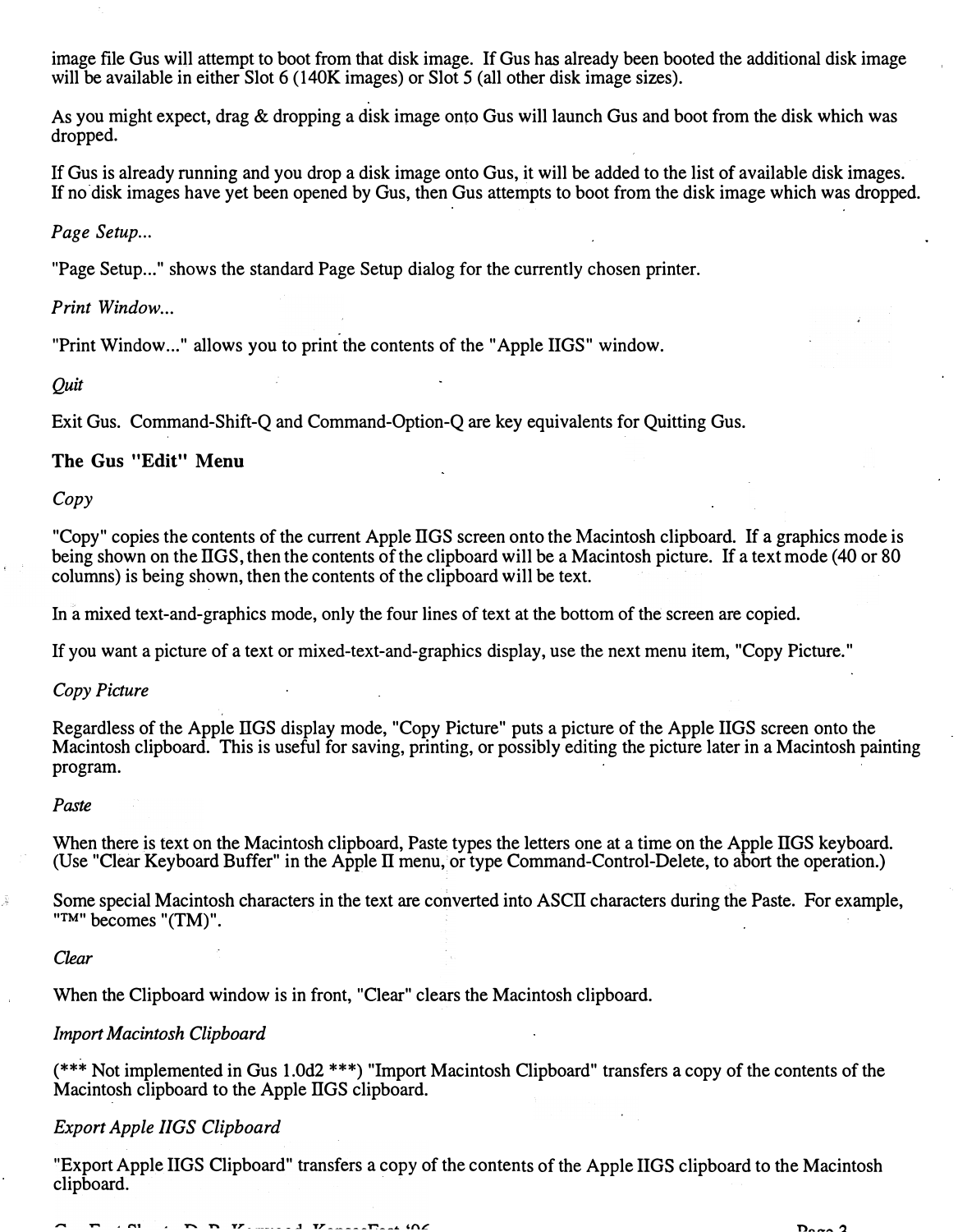$(*** As of 1.0d2, only text is transferred. More data types coming later. **)$ 

# The Gus "Apple II" Menu

## Ctrl-Reset

"Ctrl-Reset" performs the same action that pressing the Control and "Reset" keys on the Apple ITGS. Usually this resets the machine, possibly rebooting it. It may also cause the ITGS to start running its low-level "Monitor" program.

## Restart Apple IIGS

"Restart Apple ITGS" simulates pressing "Command-Control-Reset" on a real Apple ITGS. The emulated machine reboots much the same as you would expect of a real Apple IIGS.

## Restart from Slot 5

"Restart from Slot 5" restarts the Apple IIGS and acts like the StartUp Slot is set to 5 in the control panel. (The actual setting is not changed, it's just temporarily ignored.)

Use this menu item to start up from a disk in slot 5 even when a 140K disk image is present in slot 6.

## Restart from Slot 6

"Restart from Slot 6" restarts the Apple IIGS and acts like the StartUp Slot is set to 6 in the control panel. (The actual setting is not changed, it's just temporarily ignored.)

#### Pause

"Pause" pauses or resumes the Apple ITGS.

## Classic Desk Accessories

"Classic Desk Accessories" simulates pressing "Command-Ctrl-Esc" on a real Apple ITGS. The Classic Desk Accessories which are currently installed are shown.

## Clear Keyboard Buffer

"Clear keyboard Buffer" clears the Apple IIGS keyboard buffer. It's the same as typing Command-Control-Delete.

This is useful when you have Pasted or dragged in a piece of text and want to stop the operation. Gus can accept drops of pieces of text from other programs which are drag & drop aware. The text is "typed" into the emulator as if you were sitting and typing.

## Restart to Option Screen

"Restart to Option Screen" restarts the emulated Apple IIGS and shows the standard options available:

- Enter the Control Panel
- Set system standards and 60 hertz.
- Set system standards and 50 hertz.
- Continue restarting the system.

This menu item is useful for resetting the values stored in the Apple ITGS battery ram. These battery RAM settings are stored in the "Gus Preferences" file in the Preferences folder in your System Folder.

## Restart to Self Test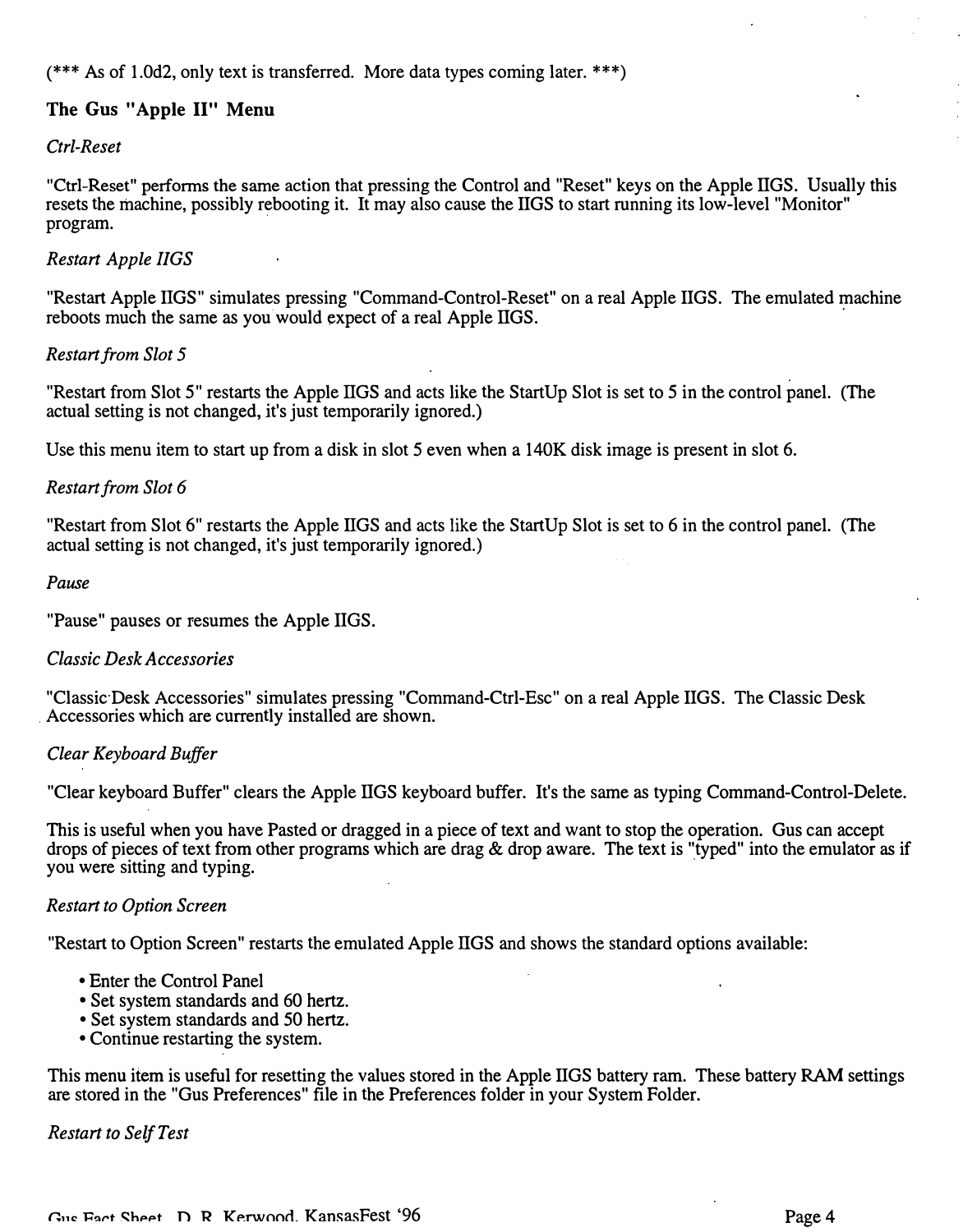"Restart to Self Test" simulates pressing Command-Option-Ctrl-Reset on a real Apple ITGS. The Apple ITGS self test is executed.

 $(*** As of 1.0d2, the self test fails with error 05010100.***)$ 

Speaking of Control-Reset... Do NOT press Command-Control-Reset on your Macintosh. Your Macintosh will reboot, and you will be as cranky as Jim and Andy were when they did it. (\*\*\*We may try to have Gus "own" the Reset key when it is the frontmost application. What would you think of this? \*\*\*)

## The Gus "Setup" Menu

### Show Available Disks

 $(***$  In 1.0d2, all you get is a bunch of virtual-disk-in-use lights. The first 16 rows are for slot 5, and the last two are for slot  $6.***$ )

"Show Available Disks" shows a list of "connected" disk images. Each disk image is mapped to a particular slot and drive (ie, Slot 6, Drive 1) as you would expect of a real Apple II. There is a column of disk activity lights displayed in this window. A red light indicates writing. A green light indicates reading.

(\*\*\*Eventually, you'll be able to unmount disks from this window and see what's where. \*\*\*)

#### Apple II Mouse Mode

"Apple II Mouse Mode" enters Apple II mouse mode.

(\*\*\*Not implemented in l.Od2. The idea is to hide the Mac mouse entirely and keep reporting mouse-movement deltas to the Apple IT softswitches. Without this mode, the mouse only works correctly with software that uses the GS Event Manager. \*\*\*)

Large Window Small Window

These menu items toggle the size of the main Apple ITGS window.

For best speed, the window should be Large, on a 256-color monitor, and not obscured by any other windows. When these conditions aren't met, the window title shows "(Slow Video)", and Gus uses the Macintosh toolbox to draw to the window, instead of blitting directly to the screen.

As a shortcut, you can toggle the window's size by holding down Control when you click the window's Zoom box.

(Holding down the Option key when you click the window's Zoom box allows the window to move to another monitor if Gus believes that is wise. It prefers the smallest 256-color monitor that the window fits on.)

## Enable/Disable Monochrome Graphics

These menu items are only enabled if the emulated Apple IIGS is displaying graphics in the Hi-Res or Double Hi-Res mode. If Hi-Res or Double Hi-Res is being shown some programs assume that the color signal to the monitor could be removed to show the graphics screen in monochrome. Gus provides a monochrome switch so that those programs can work correctly and not look weird because of the color bleeding that occurs in normal Hi-Res and Double Hi-Res graphics.

#### Preferences

"Preferences" shows a movable dialog giving detailed preference settings for Gus.

(\*\*\* This dialog will probably change a lot. As of Gus 1.0d2, here's the deal: • Warn on quit if GS work may not be saved.

When checked, the only time you don't get the alert is at the sliding-Apple screen.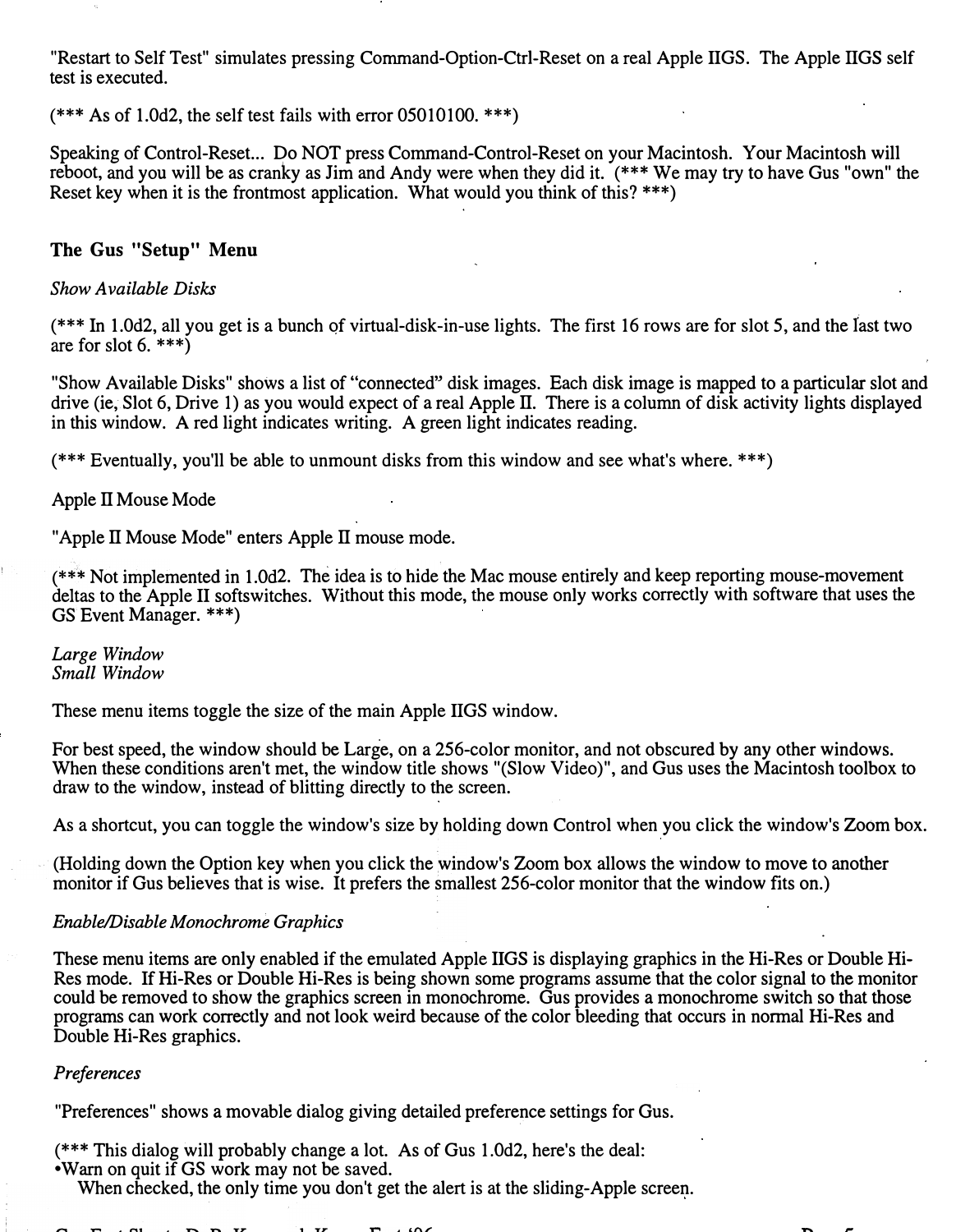•Slow down the GS while it is idle Analogous to "power cycling" on certain Macintosh models. Puts an "[Idle]" indicator in the Mac menu bar after 5 seconds of GS inactivity. The idea is for Gus to take up less Mac time in this state, but currently it doesn't make any difference. • Allow writing to DiskCopy images When disabled, all DiskCopy images are opened read-only •Allow GS to set Macintosh date and time When enabled, the GS can change your Mac clock. Otherwise, Gus remembers the time difference between the Mac and GS clocks until you quit Gus. •Allow GS programs to run Macintosh code Does not do anything. Preference will probably go away for Gus 1.0. •Install Memory Peeker and Visit Monitor CDAs Works. When enabled, forces the relevant Battery RAM bit to be set. • Accelerate GS with native code Currently always on. There are some ROM patches that could be optional, and this would control them. • Allow GS to tum itself off. Questionable value, but there is actually a magic 65816 instruction that makes Gus quit. \*\*\*) The Gus "Speed" Menu

Apple lie Apple IIGS Fastest

When set to Apple IIe speed (1 Mhz) Gus is capable of accurately reproducing "Classic" Apple II sound. Gus will also have the "feel" of a 1 Mhz Apple II. This setting is useful for playing games where some games become unplayable if the emulator goes too fast. When set to "Fastest" Gus will not produce "Classic" Apple II sound, but it goes very fast.

\* Apple IIGS speed is being worked on, as is getting "Classic" sound to work at all speeds.

## Caveats?

- Gus currently cannot run copy-protected software. We have thought about a scheme to remedy this, but it involves modifying Andy's freeware program, ShrinkIt, to include a bit-copier. That's hard and will take a while to write. Donations of free (or nearly free) source code to help us fix this problem would be welcome.
- Serial Port emulation does not exist.
- Ensoniq DOC emulation does not exist.
- A few \$Cxxx softswitches have not been implemented or are incomplete.
- AppleTalk does not yet work. It's coming.

#### Bugs:

•The Mac cursor is usually not shielded properly, so you can get garbage on your screen, temporarily, by putting the Mac cursor where the GS is drawing. The Mac cursor also flickers wildly sometimes.

## How does it work?

Gus is an interpretive emulator and is a "Fat" application (containing both 68K and PowerPC code). Gus is written mostly in C and C++ with almost the entire 65816 "engine" and memory system written in 68K assembly and PowerPC assembly.

The exact performance of Gus is highly dependent on the type of IIGS code being run through the emulator. For instance, running 8-bit 6502 application code is usually slower than running 65816 code because more work is